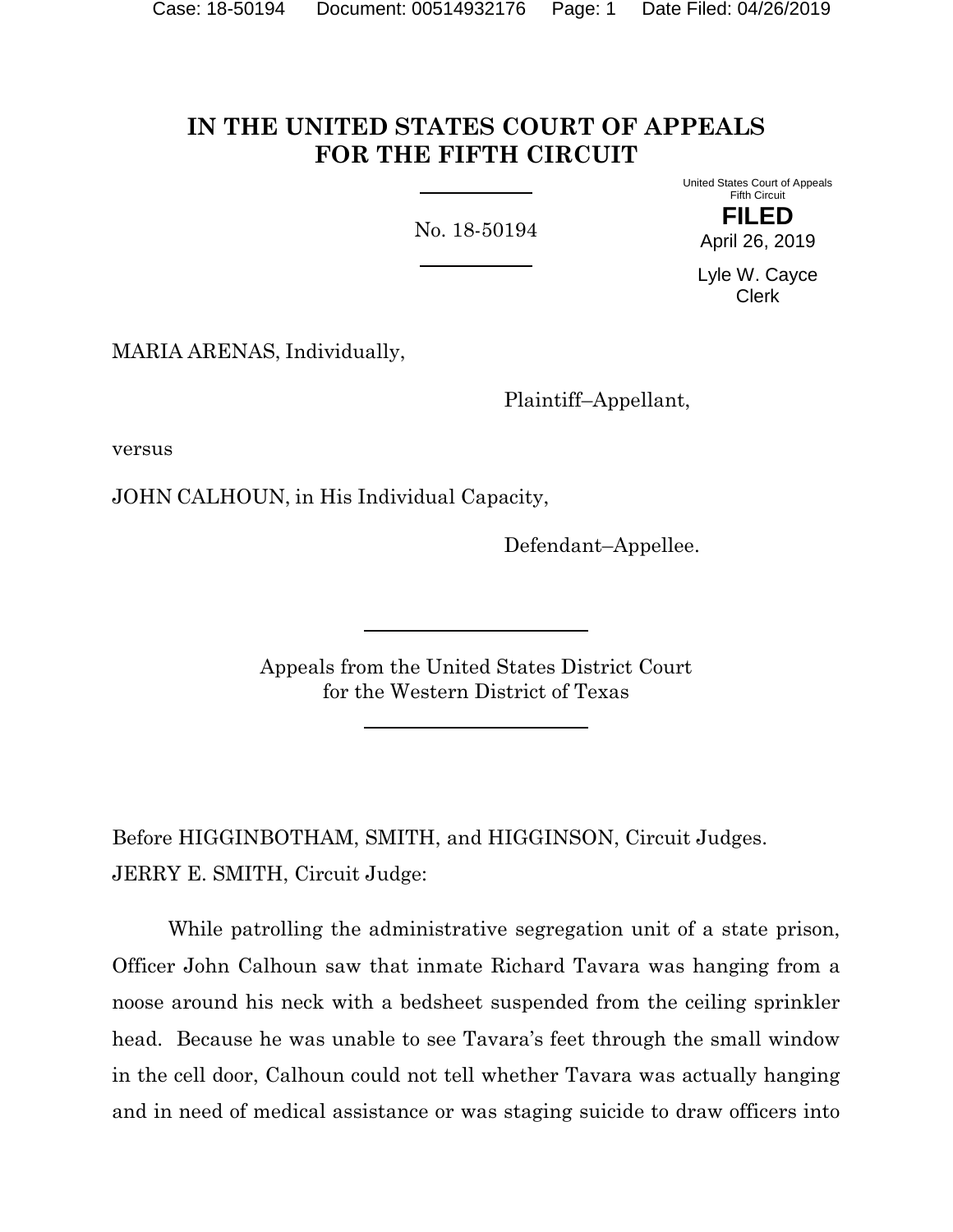the cell for an ambush. Instead of rushing into a potentially dangerous situation, Calhoun immediately summoned backup and waited for his supervisor to determine when it was safe to open the door. By the time the officers entered the cell nearly seven minutes later, Tavara was dead.

Maria Arenas sued Calhoun in his individual capacity under 42 U.S.C. § 1983, claiming that he had violated her son's Eighth Amendment right against cruel and unusual punishment. The district court granted summary judgment for Calhoun. Because his actions did not amount to deliberate indifference, we affirm.

I.

Tavara struggled with severe depression throughout his twenty-four years. He dropped out of high school, had trouble sleeping, and often refused to eat. After he attempted suicide in 2008 by cutting himself, Tavara was diagnosed with bipolar disorder and hospitalized for about six weeks. He moved to Georgia to work on a construction project with his brother and, while there, was convicted of robbery by intimidation and sentenced to three years in prison.

Tavara stood five feet, five inches tall and weighed 150 pounds. He had no incarcerations, gang affiliation, or violent disciplinary history. Upon entering the Georgia Department of Corrections ("GDOC"), he received a routine physical and mental health examination. The psychologist found that Tavara had not taken any medication in the past two years and appeared stable. As a result, he was classified as a "Level I" mental health inmate, indicating that no mental health services were necessary. When Tavara was transferred to Smith State Prison, the intake sheet showed that he had no chronic medical problems, was taking no medications, and was not a mental health patient.

In December 2014, Tavara complained of chest pains and was examined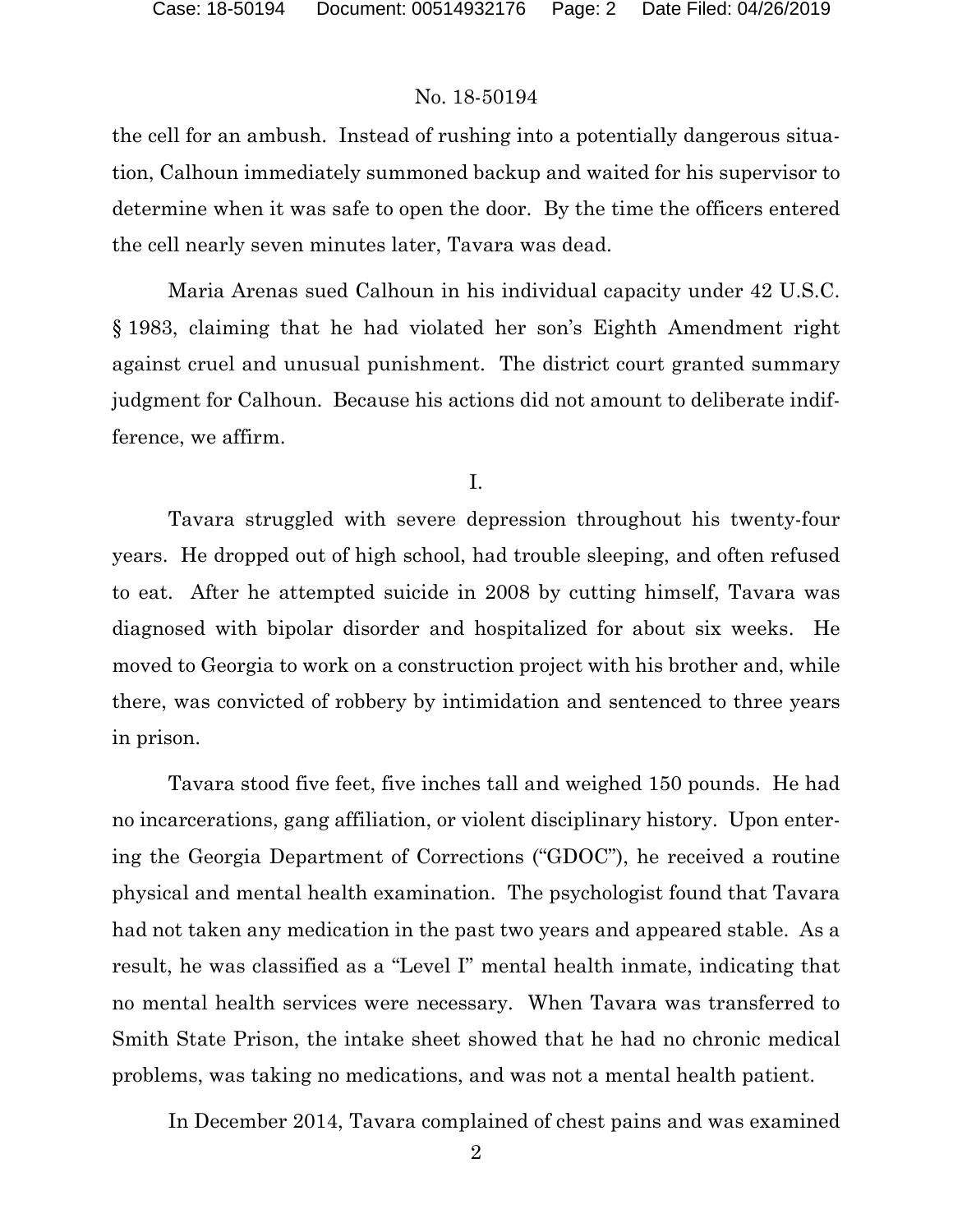l

### No. 18-50194

by medical staff. Having refused to go to the hospital or return to the generalpopulation dormitory, he was temporarily placed in administrative segregation pending further investigation. The following evening, Calhoun was in charge of monitoring Tavara's cellblock. Standing five feet, eleven inches tall and weighing 180 pounds, Calhoun was equipped with a stab-proof vest and a can of pepper spray. Calhoun had never seen Tavara before his shift and knew nothing of his mental issues or why he had been placed in administrative segregation.

At about 10:49 p.m., Calhoun discovered Tavara with the noose around his neck.<sup>[1](#page-2-0)</sup> Though the noose appeared "pretty tight," Calhoun was unable to see Tavara's feet through the small window in the cell door. Because Tavara might have been standing on a bed or a pile of books, Calhoun could not be sure whether the apparent suicide was genuine or feigned. Rather than rush headlong into a precarious situation, Calhoun immediately made four radio calls for assistance. Upon being assured that help was on its way, Calhoun retrieved the key to Tavara's cell from the control room. Unbeknownst to Calhoun, however, the officer at the control room had mistakenly handed him the wrong key. Over the next few minutes, Calhoun paced the cellblock and completed some paperwork while awaiting backup.

At around 10:54, Sergeant Mark Shelby appeared and began to yell and pound on the cell door in an effort to get Tavara to respond. When Officer Adam Haas came about ten seconds later, Calhoun returned to his desk to fetch the key that he had inadvertently left there. Lieutenant Marvin Dickson then arrived, assessed the scene, and ordered the cell door opened. After unsuccessfully trying to unlock the door, Calhoun realized he had the wrong key and

<span id="page-2-0"></span><sup>&</sup>lt;sup>1</sup> The sequence and timing were captured in a surveillance video and are largely undisputed.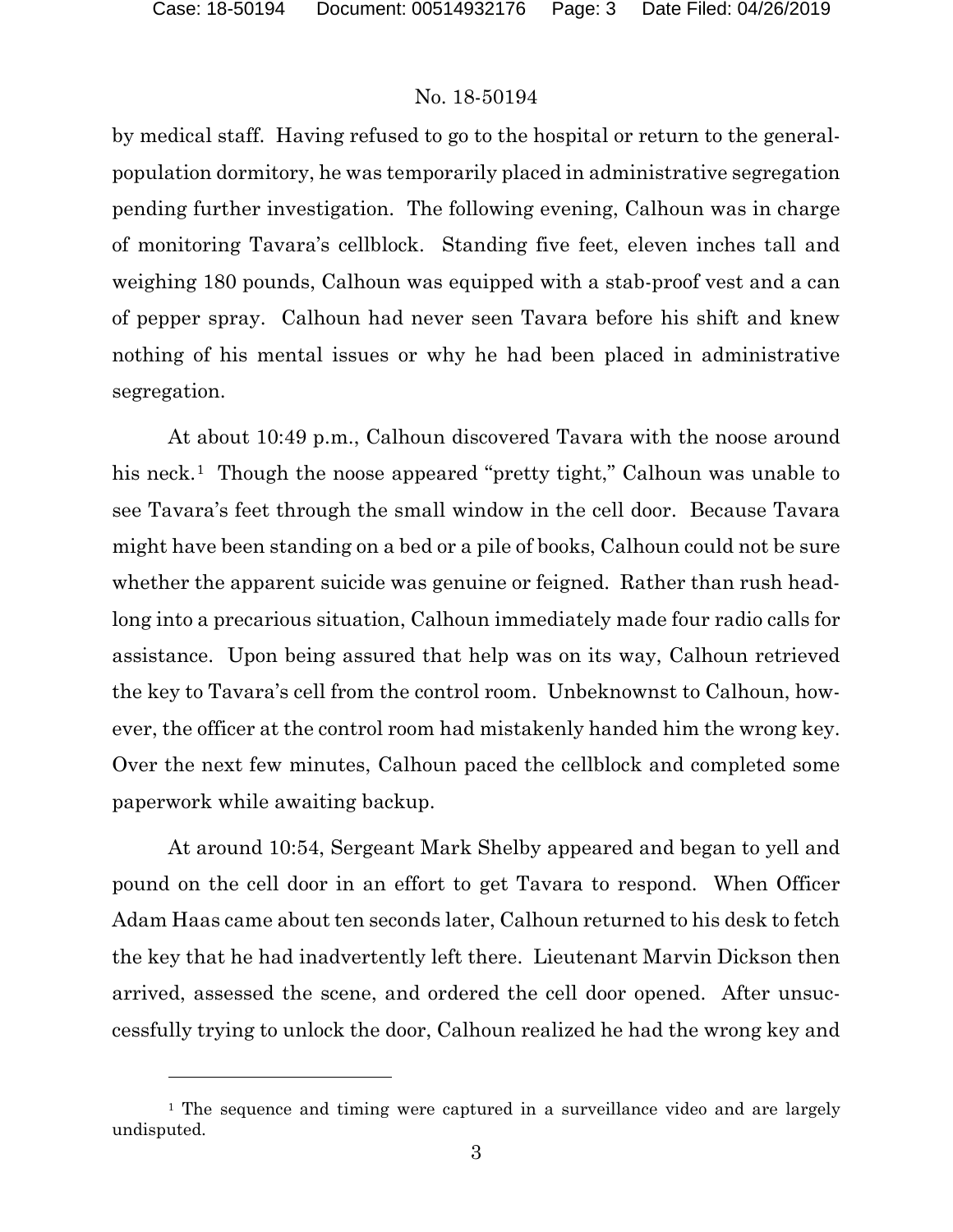l

### No. 18-50194

ran to the control room to collect the correct one.[2](#page-3-0) Nearly seven minutes after Calhoun first saw Tavara hanging, the officers finally entered the cell. They removed Tavara from the noose, attempted CPR, notified emergency medical services, and videotaped their actions in accordance with prison policy. But by then, it was too late to resuscitate Tavara.

Arenas sued in the Western District of Texas, where Calhoun was then residing. As proof of deliberate indifference to her son's serious medical needs, Arenas alleged Calhoun had flouted a GDOC standard operating procedure that requires an officer to "call for backup . . . and then immediately cut down the hanging inmate . . . and initiate CPR procedures." GA. DEP'T OF CORR., STANDARD OPERATING PROCEDURES VG68-0001, at 12 (2005). Calhoun insisted that the policy was inapplicable and that he was instead required to wait for at least one other officer before entering Tavara's cell.

Calhoun filed a motion to dismiss, which the district court denied. After discovery, Calhoun moved for summary judgment on the underlying merits and on the basis of qualified immunity ("QI"). The court granted summary judgment for Calhoun because, before that evening, he had lacked subjective knowledge of a substantial risk to Tavara's life. Additionally, the court held that Calhoun's response to the suicide did not amount to deliberate indifference but was, at most, grossly negligent.

#### II.

We review a summary judgment *de novo*, applying the same standards as the district court. *Milton v. Tex. Dep't of Criminal Justice*, 707 F.3d 570, 572 (5th Cir. 2013). We construe all facts and inferences in the light most

<span id="page-3-0"></span><sup>2</sup> Arenas estimates that mistake caused a standstill of nine seconds, whereas Calhoun figures the delay at twenty seconds.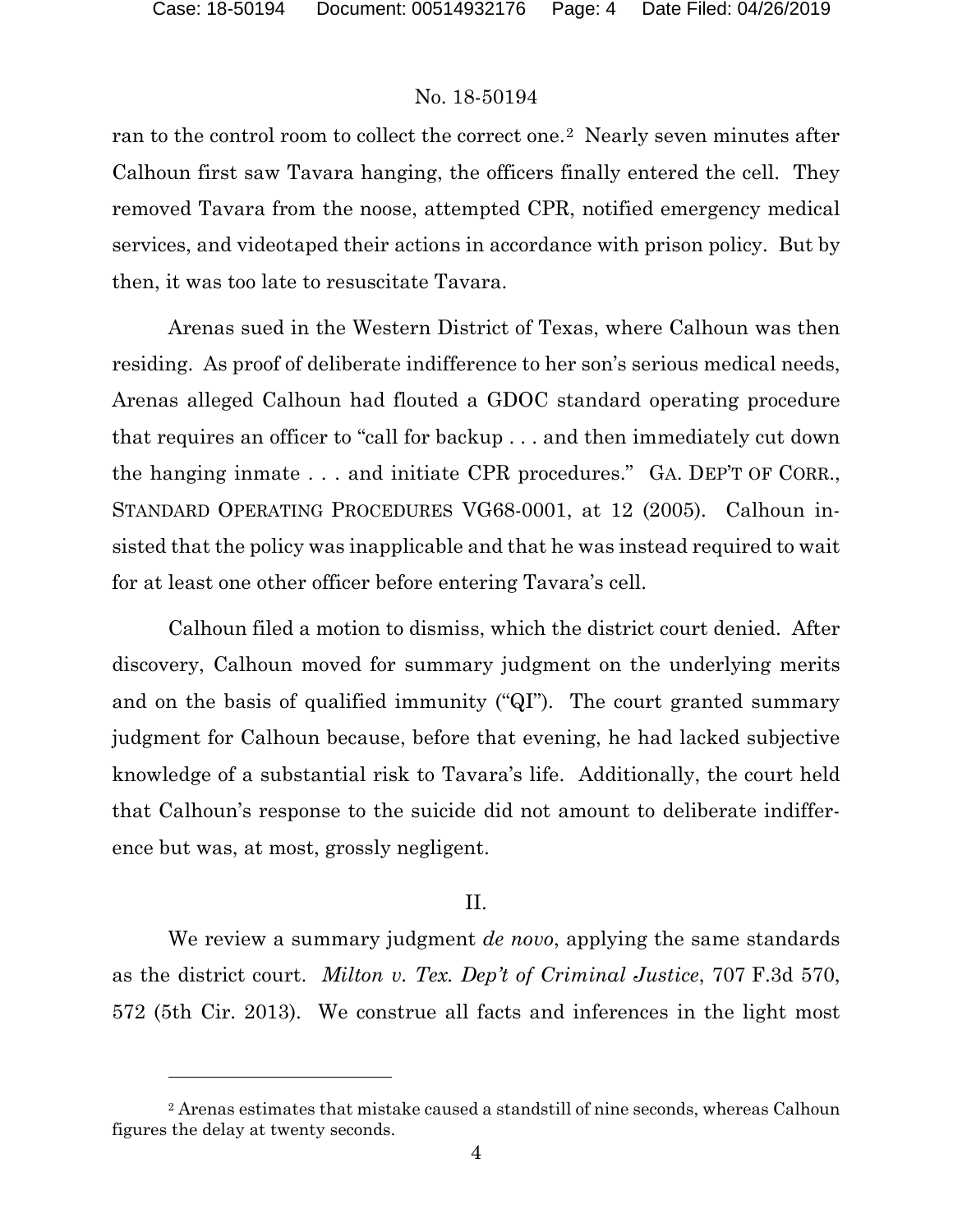favorable to the nonmovant. *Id.*

The Eighth Amendment prohibits "cruel and unusual punishments." *Bucklew v. Precythe*, 139 S. Ct. 1112, 1123 (2019). Originally it was understood to "proscribe tortures and other barbarous methods of punishment" but was extended to ban "punishments which are incompatible with the evolving standards of decency that mark the progress of a maturing society" or "involve the unnecessary and wanton infliction of pain." *Estelle v. Gamble*, 429 U.S. 97, 102–03 (1976) (cleaned up). Though the "Constitution does not mandate comfortable prisons," "prison officials must ensure that inmates receive adequate food, clothing, shelter, and medical care, and . . . take reasonable measures to guarantee the safety of the inmates." *Farmer v. Brennan*, 511 U.S. 825, 832 (1994) (citations and internal quotation marks omitted).

To prevail on an Eighth Amendment claim, an inmate must establish two elements. First, he must demonstrate that the alleged deprivation was objectively serious, exposing him "to a substantial risk of serious harm" and resulting "in the denial of the minimal civilized measure of life's necessities."[3](#page-4-0) Second, an inmate must prove that the official possessed "a subjectively culpable state of mind"[4](#page-4-1) in that he exhibited "deliberate indifference to serious medical needs."[5](#page-4-2) 

"Deliberate indifference is an extremely high standard to meet." *Domino v. Tex. Dep't of Criminal Justice*, 239 F.3d 752, 756 (5th Cir. 2001). A prison official displays deliberate indifference only if he (1) "knows that inmates face

l

<span id="page-4-2"></span><span id="page-4-1"></span><span id="page-4-0"></span><sup>3</sup> *Farmer,* 511 U.S. at 834 (citations and internal quotation marks omitted); *see also Gobert v. Caldwell*, 463 F.3d 339, 345 (5th Cir. 2006); *Herman v. Holiday*, 238 F.3d 660, 664 (5th Cir. 2001).

<sup>4</sup> *Farmer*, 511 U.S. at 846 n.9; *see also Herman*, 238 F.3d at 664.

<sup>5</sup> *Gamble*, 429 U.S. at 106.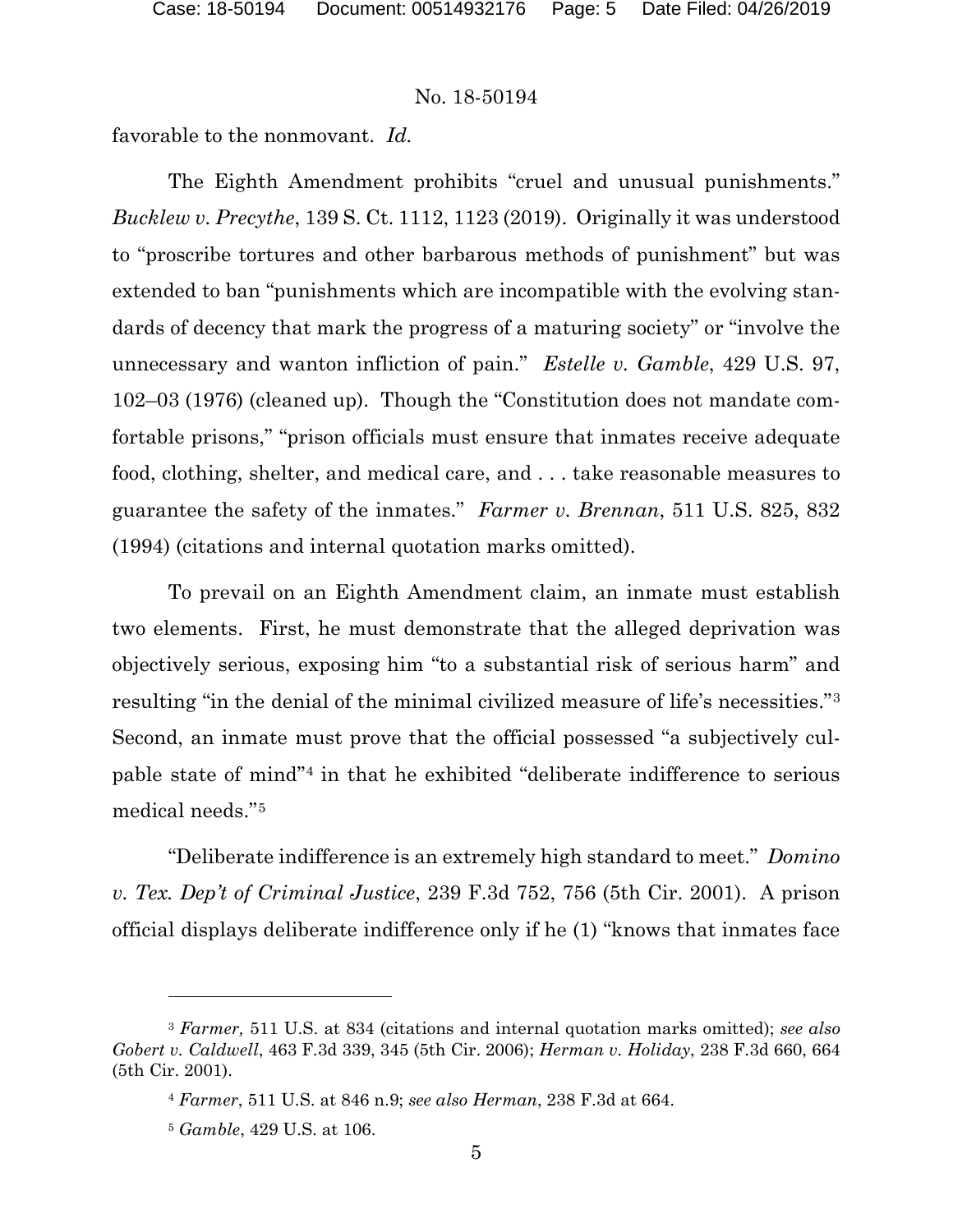# No. 18-50194

a substantial risk of serious bodily harm" and (2) "disregards that risk by failing to take reasonable measures to abate it." *Gobert*, 463 F.3d at 346 (quoting *Farmer*, 511 U.S. at 847). Medical treatment that is merely unsuccessful or negligent does not constitute deliberate indifference, "nor does a prisoner's disagreement with his medical treatment, absent exceptional circumstances."[6](#page-5-0) Rather, an inmate "must show that the officials 'refused to treat him, ignored his complaints, intentionally treated him incorrectly, or engaged in any similar conduct that would clearly evince a wanton disregard for any serious medical needs.'"[7](#page-5-1)

Suicide is an objectively serious harm implicating the state's duty to provide adequate medical care. *See Hare v. City of Corinth*, 74 F.3d 633, 644 (5th Cir. 1996) (en banc). Calhoun acknowledges that he knew Tavara faced a substantial risk of harm upon seeing him with a ligature around his neck. Thus, the only question is whether Calhoun "effectively disregarded" the known risk that Tavara might kill himself.[8](#page-5-2)

# A.

Calhoun did no such thing. Within seconds of observing Tavara's plight, Calhoun placed four radio calls for assistance. He then obtained the key and awaited the arrival of the promised support. It is true that help did not appear for roughly five minutes. But entering the dormitory alone would have jeopardized Calhoun's personal safety and that of the prison itself. As Calhoun

<span id="page-5-0"></span><sup>6</sup> *Gobert*, 463 F.3d at 346 (citations omitted); *see also Farmer*, 511 U.S. at 844 ("[P]rison officials who actually knew of a substantial risk to inmate health or safety may be found free from liability if they responded reasonably to the risk, even if the harm ultimately was not averted.").

<span id="page-5-1"></span><sup>7</sup> *Domino*, 239 F.3d at 756 (quoting *Johnson v. Treen*, 759 F.2d 1236, 1238 (5th Cir. 1985)). *Accord Gibson v. Collier*, 920 F.3d 212, 219−21 (5th Cir. 2019).

<span id="page-5-2"></span><sup>8</sup> *Jacobs v. W. Feliciana Sheriff's Dep't*, 228 F.3d 388, 395 (5th Cir. 2000) (citing *Farmer*, 511 U.S. at 846–48).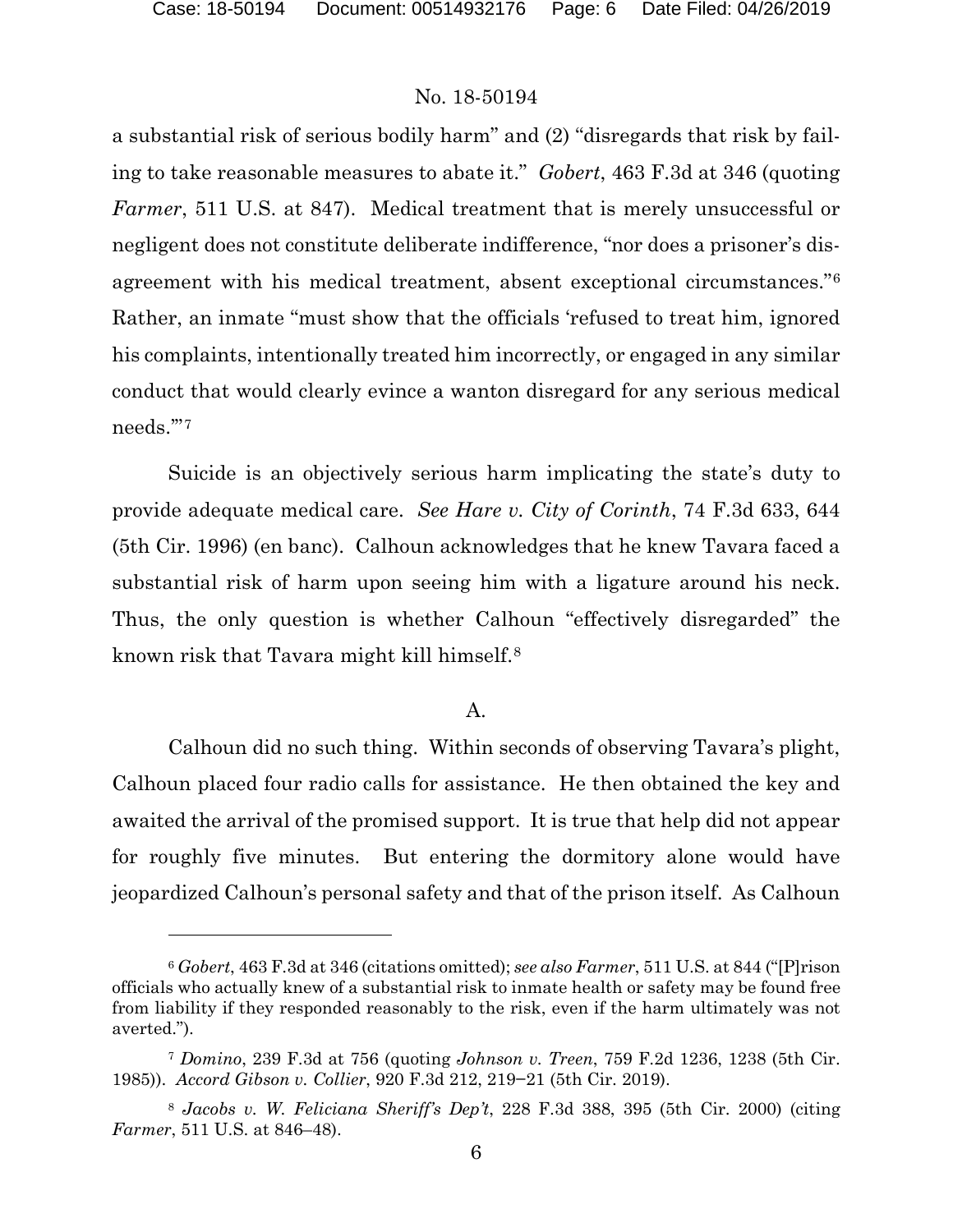### No. 18-50194

well knew, prisoners occasionally stage injuries or other emergencies to lure responding officers into their cell.[9](#page-6-0) That is especially so for inmates housed in administrative segregation. Because such inmates are often removed from the general prison population for committing an act of violence or other disciplinary infraction, they are more likely to be aggressive and dangerous. And because Calhoun could not see Tavara's feet through the window, he was unable to tell whether the apparent emergency was real or contrived. Hence, Calhoun acted reasonably in refusing to enter the segregation dormitory alone.

There is "no rule of constitutional law [that] requires unarmed officials to endanger their own safety in order to protect a prison inmate."[10](#page-6-1) Furthermore, officers "should be accorded wide-ranging deference in the . . . execution of policies and practices that in their judgment are needed to preserve internal order and discipline and to maintain institutional security." *Whitley v. Albers*, 475 U.S. 312, 321–22 (1986) (quoting *Bell v. Wolfish*, 441 U.S. 520, 547 (1979)).

That deference extends to a prison security measure taken in response to an actual confrontation with riotous inmates, just as it does to prophylactic or preventive measures intended to reduce the incidence of these or any other breaches of prison discipline. It does not insulate from review actions taken in bad faith and for no legitimate purpose, but it requires that neither judge nor jury freely substitute their judgment for that of officials who have made a considered choice.

*Id.* at 322.Accordingly, the district court correctly held that Calhoun was not deliberately indifferent in waiting for support. To conclude otherwise would create an unenviable Catch-22: Either enter the cell alone and risk potential attack, or take appropriate precautions and incur liability under § 1983. The

<span id="page-6-0"></span><sup>9</sup> Each officer in this case has previously encountered an inmate who had feigned a suicide attempt.

<span id="page-6-1"></span><sup>10</sup> *Longoria v. Texas*, 473 F.3d 586, 594 (5th Cir. 2006); *see also Carrothers v. Kelly*, 312 F. App'x 600, 602 (5th Cir. 2009) (per curiam).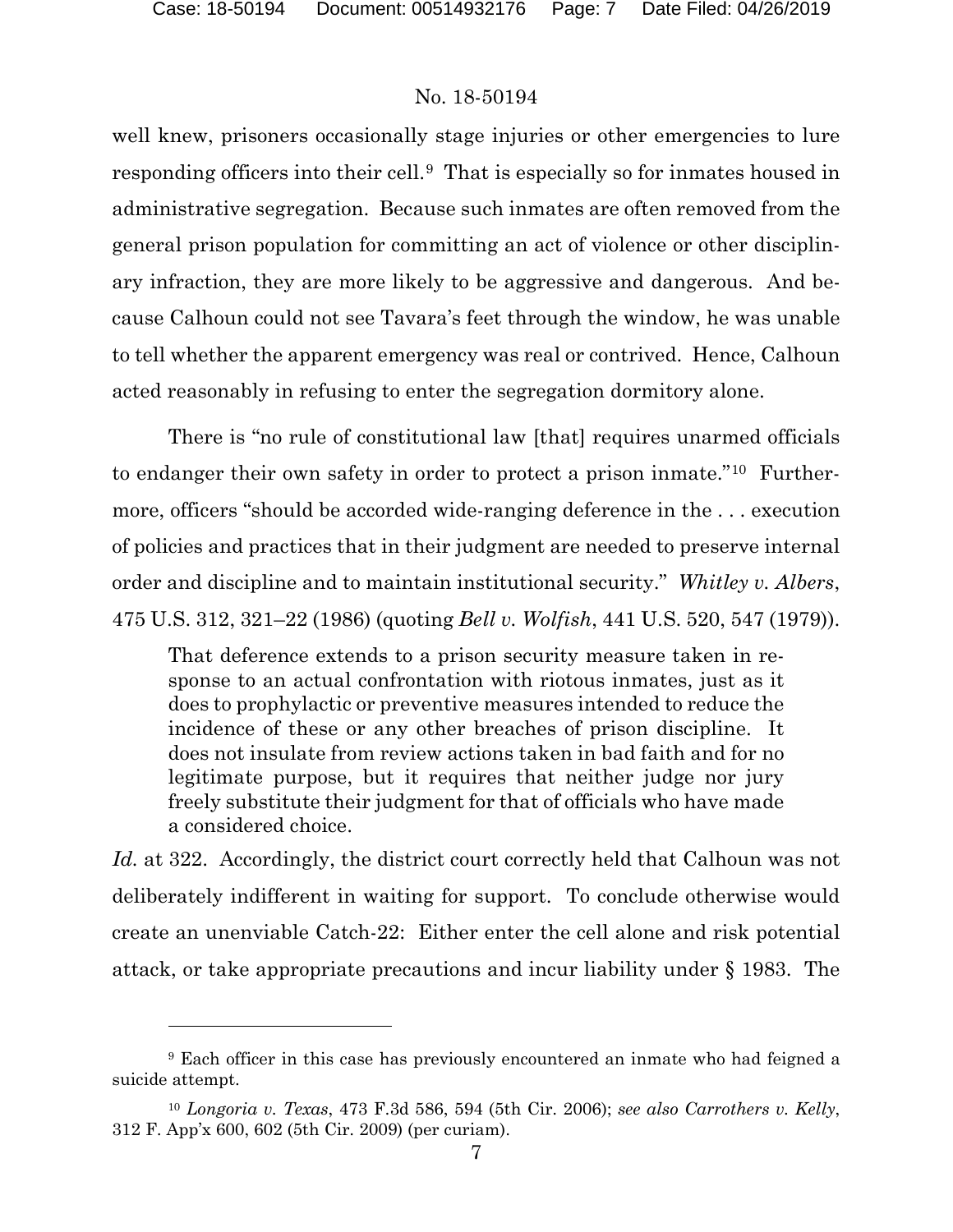Constitution does not place officials in that quandary.

Arenas counters that such security concerns are largely illusory and hyperbolic. After all, Tavara was a diminutive man with no incarcerations, gang affiliation, or violent disciplinary history. Conversely, Calhoun stood six inches taller and outweighed Tavara by thirty pounds. Arenas suggests that, clad in a stab-proof vest and armed with pepper spray, Calhoun had little to fear from the smaller Tavara. What's more, Tavara did not appear to have weapons, and all the other inmates were securely locked in their cells. Consequently, Arenas maintains that *Longoria*, 473 F.3d at 594, and *Carrothers*, 312 F. App'x at 602, are inapposite because both involved unarmed officers who reasonably refused to intervene in altercations between armed inmates. Arenas opines that where, as here, an officer is armed, he must respond to an emergency even at his own peril.

Arenas's contention rests on the false predicate that Calhoun was wellacquainted with Tavara's temperament and physical aptitude. Yet before his shift, Calhoun had never interacted with Tavara and did not know why he had been placed in administrative segregation. It is thus irrelevant that Tavara lacked a violent criminal history, because Calhoun had no way of knowing that. Moreover, the size difference between Tavara and Calhoun did not obviate the risk of danger. In fact, Calhoun testified that he had witnessed inmates who, owing to their proficiency in martial arts, were more dangerous than they first appeared. Though Calhoun was equipped with a stab-proof vest and pepper spray, such implements are hardly a foolproof guarantee in a potentially lethal one-on-one encounter.

Arenas yet asserts that any justification for not entering the cell vanished with the arrival of Shelby and Haas. Even though the officers now enjoyed a three-to-one tactical advantage, they still did not enter the cell for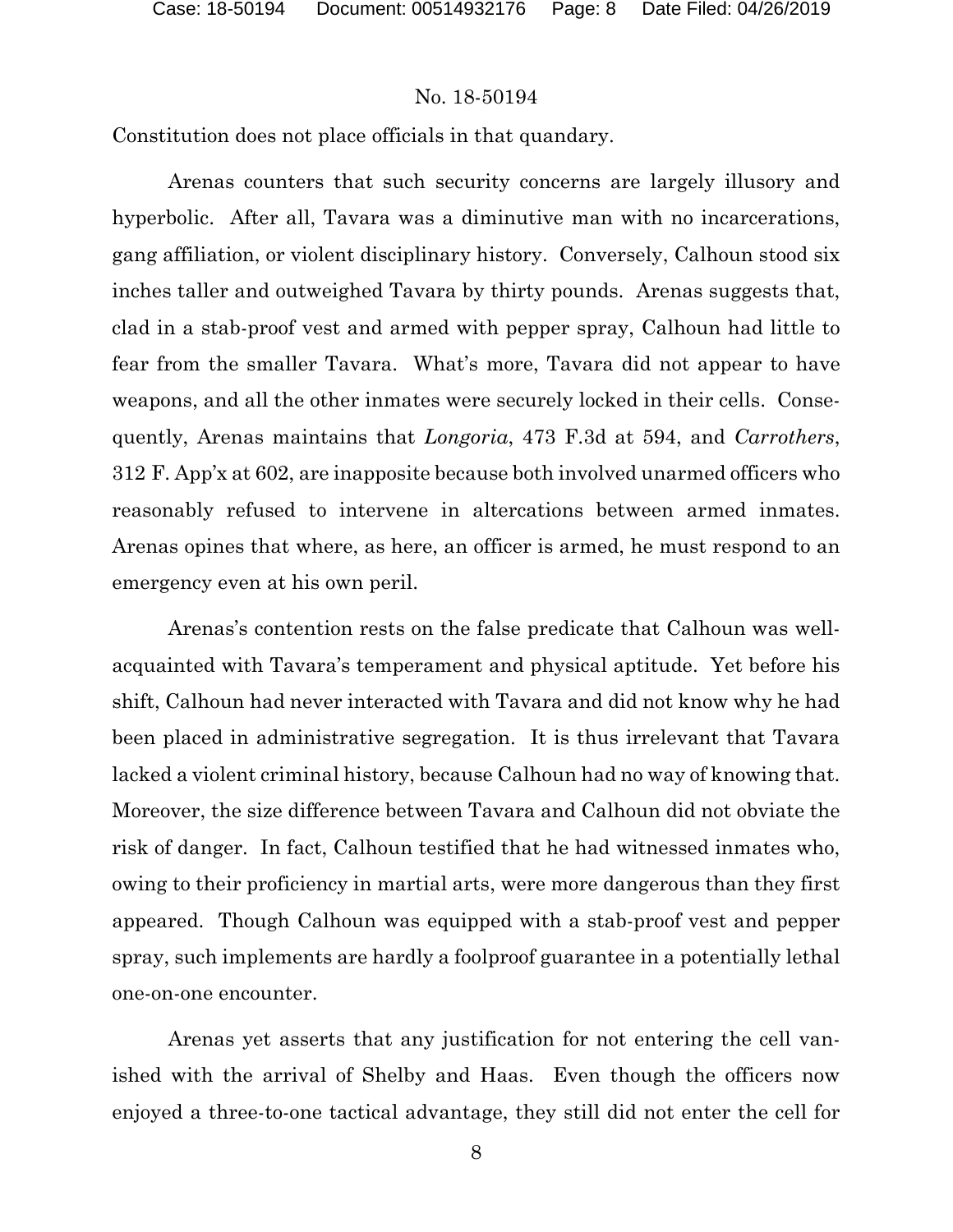#### No. 18-50194

another two minutes. Admittedly, part of that delay was from the negligence of the control room officer, who inadvertently handed Calhoun the wrong key. But in any event, Calhoun did not "refuse[] to treat [Tavara], ignore[] his complaints, intentionally treat[] him incorrectly, or engage[] in any similar conduct that would clearly evince a wanton disregard for any serious medical needs." *Domino*, 239 F.3d at 756 (quoting *Johnson*, 759 F.2d at 1238). Calhoun did not know whether the suicide was real or a sham, and as discussed below, he followed GDOC protocol in entering the cell only after multiple officers were present and his supervisor had given the green light. Under those circumstances, the district court properly concluded that Calhoun's decision to wait seven minutes before entering the cell did not constitute deliberate indifference.<sup>[11](#page-8-0)</sup>

#### B.

In an effort to convince us otherwise, Arenas presents a plenitude of cases in which courts have denied summary judgment to officers who failed to anticipate a risk and to protect inmates from their known suicidal impulses.[12](#page-8-1) Most notably, in *Jacobs* we affirmed the denial of QI where an officer had placed the detainee in a cell with tie-off points and a blind spot and had provided her a blanket and towel "even though he [had] kn[own] that those items should not be in the hands of a seriously suicidal detainee." *Jacobs*, 228 F.3d at 397. If that oversight was sufficient to support a finding of deliberate indifference, Arenas reasons, then how much more is Calhoun at fault in

<span id="page-8-0"></span><sup>11</sup> *See Thompson v. Upshur County*, 245 F.3d 447, 459 (5th Cir. 2001) (citing *Hare*, 74 F.3d at 645, 649) ("[D]eliberate indifference cannot be inferred merely from a negligent or even a grossly negligent response to a substantial risk of serious harm.").

<span id="page-8-1"></span><sup>12</sup> *See, e.g.*, *Snow ex rel. Snow v. City of Citronelle*, 420 F.3d 1262 (11th Cir. 2005); *Coleman v. Parkman*, 349 F.3d 534 (8th Cir. 2003); *Comstock v. McCrary*, 273 F.3d 693 (6th Cir. 2001).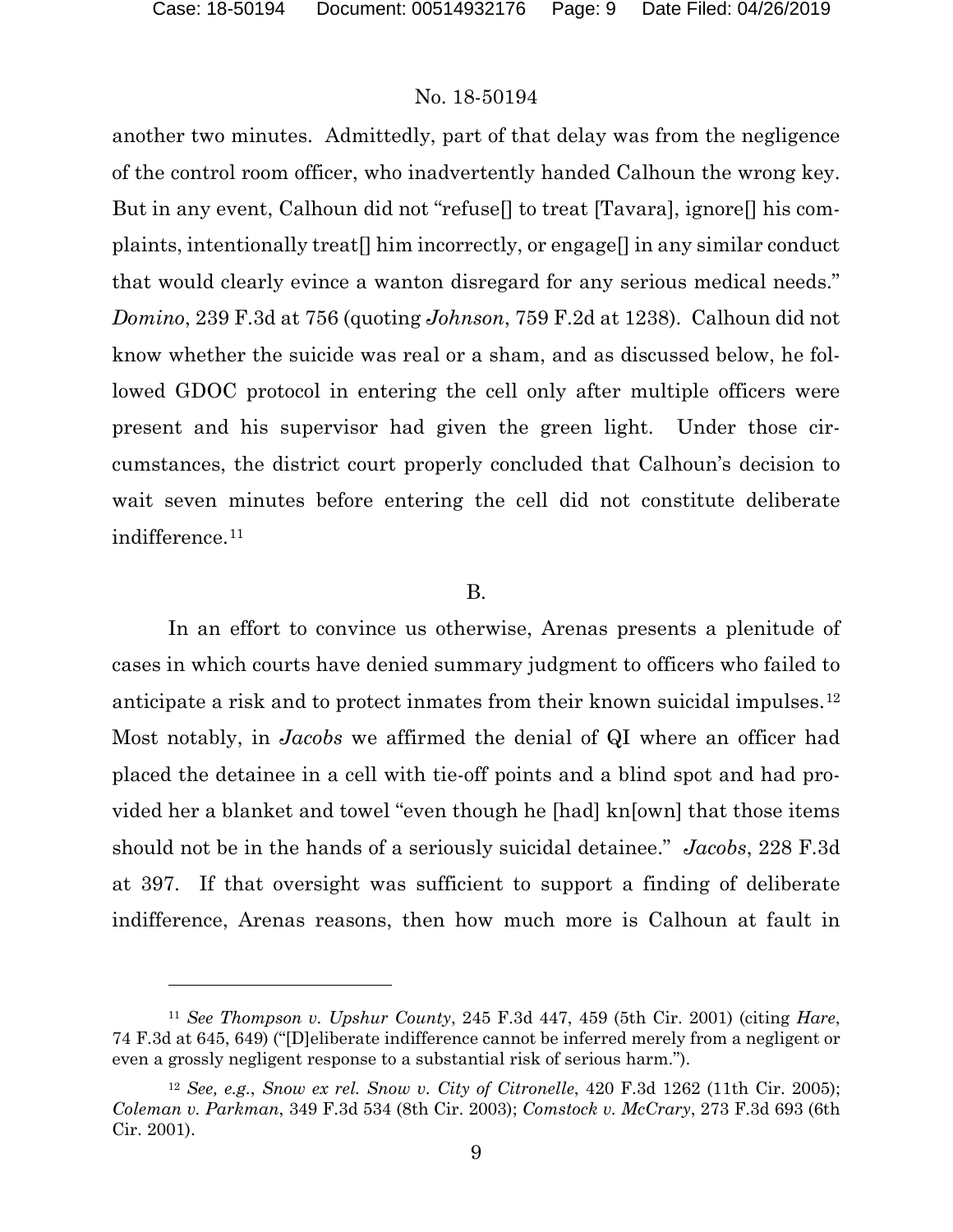### No. 18-50194

failing to intervene in an active suicide?

But *Jacobs* offers little guidance because it concerned an officer's role in preventing a future suicide, not in responding to an ongoing emergency. In contrast, whether Calhoun should have anticipated Tavara's suicide and taken measures to prevent it is not at issue. The district court held that Calhoun did not know Tavara was suicidal before that evening, and Arenas does not challenge that ruling on appeal.

Of the circuit cases that involved an active suicide, Arenas identifies only one from this court. In *Grogan v. Kumar*, 873 F.3d 273, 279–80 (5th Cir. 2017), we vacated summary judgment for the defendants where an inmate had attempted suicide by overdosing on medication. Though he had lain on the floor for two days—"not able to eat, drink, [or] walk, and barely able to talk" he had ostensibly "received no help." *Id.* at 276. One nurse had allegedly walked by him and said she "didn't care," while another defendant had merely told him to "[s]leep it off." *Id*.

*Grogan* is readily distinguishable. Unlike the defendants there who had allowed the inmate to languish for two days, Calhoun immediately called for backup and entered the cell within minutes. Equally important, *Grogan* did not address the obvious security risks at the heart of this case. Indeed, the defendants did not appear concerned for their safety, given that they had allegedly walked by the inmate but refused to help. *Id*. That is not so here.<sup>[13](#page-9-0)</sup>

<span id="page-9-0"></span><sup>13</sup> Arenas's reliance on *Fielder v. Bosshard*, 590 F.2d 105 (5th Cir. 1979), and *Herrin v. Treon*, 459 F. Supp. 2d 525 (N.D. Tex. 2006), is likewise misplaced. In *Fielder*, we affirmed a verdict of deliberate indifference where four officers had ignored an inmate's clear physical symptoms and repeated requests to see a doctor. *See Fielder*, 590 F.2d at 107–08; *see also McCoy v. Tex. Dep't of Criminal Justice*, No. C-05-370, 2006 WL 1788428, at \*5 (S.D. Tex. June 26, 2006) (withholding QI where an officer had "waited over [ten] minutes before taking *any* action" in response to an inmate's fatal asthma attack "even though as many as six officers and a nurse were present at the scene").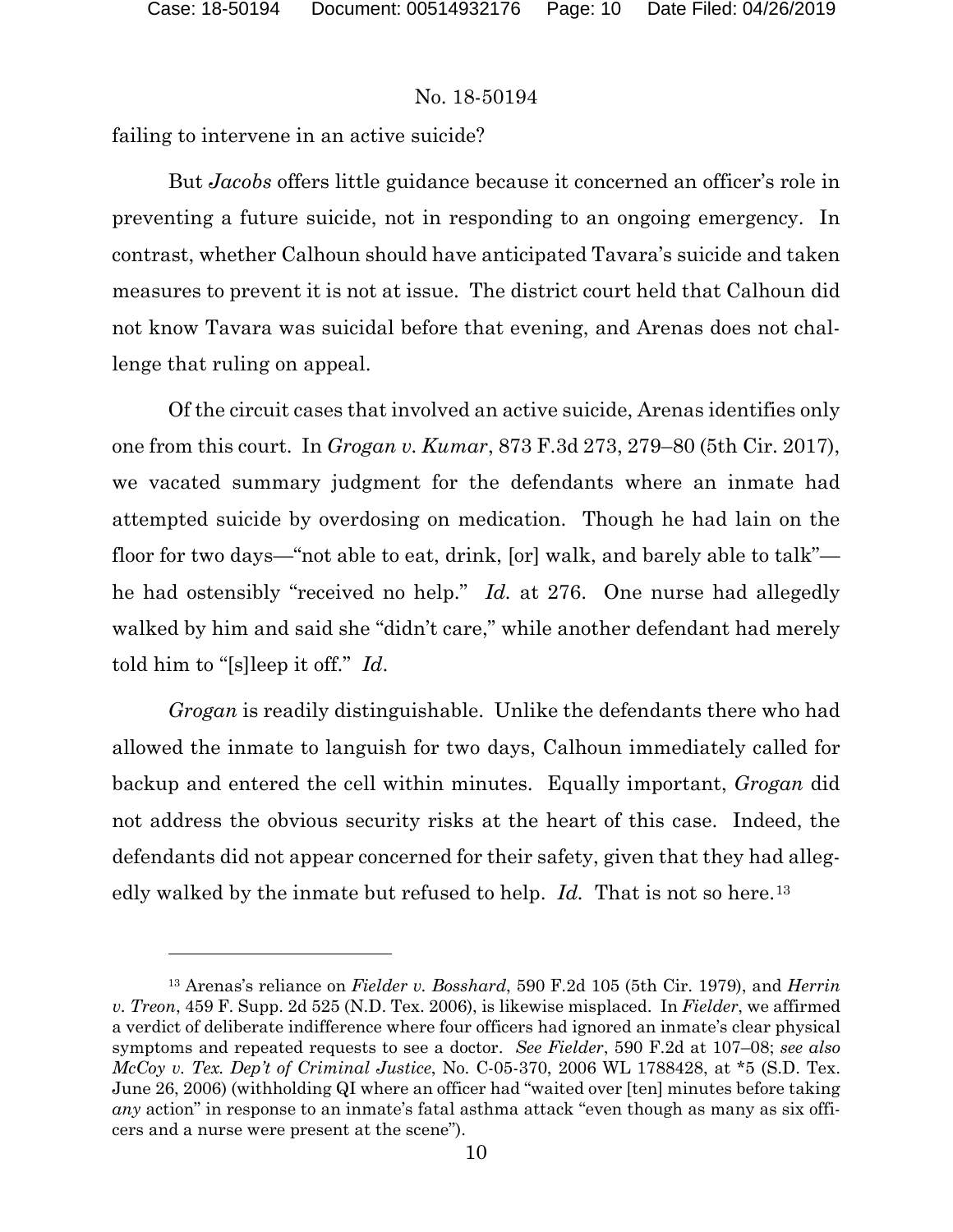### No. 18-50194

Arenas next invokes an array of out-of-circuit precedent that, she claims, contravenes the judgment. But again, most of those cases either did not involve the security risks implicated here or questioned an officer's failure to summon timely medical support.<sup>[14](#page-10-0)</sup> Still others addressed circumstances—not present here—in which an officer had himself created the medical emergency yet dawdled in proffering aid.[15](#page-10-1)

Perhaps the strongest case supporting Arenas's position is *Estate of Miller ex rel. Bertram v. Tobiasz*, 680 F.3d 984 (7th Cir. 2012). The court found a plausible claim of deliberate indifference where officers had allegedly waited four minutes "to assemble an entry team and then applied restraints before removing the ligature from around [the prisoner's] neck." *Id.* at 991, 993. But

Additionally, the district court in *Herrin* denied QI based on the factual inconsistencies in the record that could have led a jury to find deliberate indifference. *See Herrin*, 459 F. Supp. 2d at 538. Those inconsistencies included at what point (1) the guards first saw a noose around the inmate's neck; (2) a call for a supervisor was made; (3) a supervisor arrived; and (4) guards entered the cell. *Id.* Conversely, the factual record here is not in dispute: Calhoun immediately sounded the alarm upon observing the noose.

<span id="page-10-0"></span><sup>14</sup> *See Lemire v. Cal. Dep't of Corr. & Rehab.*, 726 F.3d 1062, 1082 (9th Cir. 2013) (where two officers trained in CPR entered a cell, yet for five minutes did not administer aid to cut down inmate in obvious medical need); *Bradich ex rel. Estate of Bradich v. City of Chicago*, 413 F.3d 688, 691 (7th Cir. 2005) (where three officers entered a cell and spent ten minutes "altering their log books and tidying the cell to disguise their violations of required procedures" before calling for medical assistance); *Olson v. Bloomberg*, 339 F.3d 730, 734, 738 (8th Cir. 2003) (where an officer encouraged the inmate to commit suicide, left the catwalk, and refused to return for up to twenty-five minutes despite prisoners' cries for help); *Ellis v. Washington County & Johnson City*, 198 F.3d 225, 228–29 (6th Cir. 1999) (where an officer saw an inmate tie a noose but waited ten minutes to notify other jailers and eleven minutes to summon medical assistance); *Heflin v. Stewart County*, 958 F.2d 709, 713 (6th Cir. 1992) (where two officials entered dormitory but left the inmate "hanging for twenty minutes or more . . . even though the body was warm and his feet were touching the floor"); *see also Tlamka v. Serrell*, 244 F.3d 628, 631, 633 (8th Cir. 2001) (where three CPR-trained officers failed to resuscitate incapacitated prisoner for ten minutes and ordered nearby inmates to stop administering CPR).

<span id="page-10-1"></span><sup>15</sup> *See Estate of Booker v. Gomez*, 745 F.3d 405, 431–32 (10th Cir. 2014); *Bozeman v. Orum*, 422 F.3d 1265, 1271–73 (11th Cir. 2005) (per curiam), *abrogated on other grounds by Kingsley v. Hendrickson*, 135 S. Ct. 2466 (2015); *Estate of Owensby v. City of Cincinnati*, 414 F.3d 596, 599–601, 603 (6th Cir. 2005).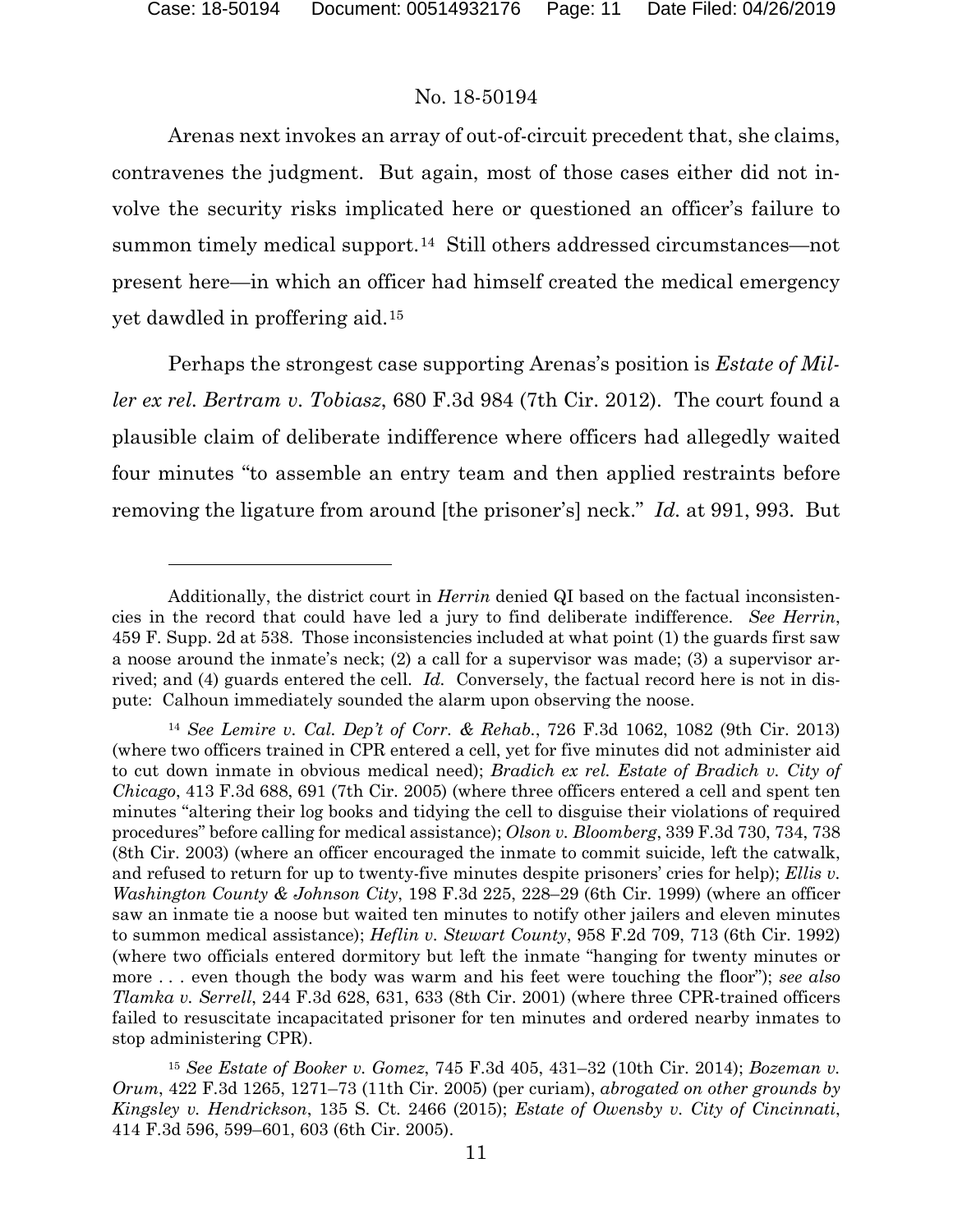#### No. 18-50194

the court did not account for the apparent risks of entering a cell alone, perhaps because it appears that before the entry team arrived, a prison official had already entered the cell, or otherwise had access to the inmate's body, such that he was able to detect the lack of a pulse or breathing.[16](#page-11-0) The dissent maintained that "[b]ecause the alleged time period between the emergency radio call and the response team's entry into [the inmate's] cell was so short, and the officers' alleged actions that caused the minor delays were . . . necessary to ensure the officers' (and [the inmate's]) safety," the plaintiff did not "plead sufficient facts . . . [to] show that the response team officers failed to take reasonable steps to prevent [the] suicide." *Id.* at 994 (Manion, J., dissenting in part).

The Sixth Circuit reached a similar conclusion in *Rich v. City of Mayfield Heights*, 955 F.2d 1092 (6th Cir. 1992). That case concerned an officer's decision to leave an inmate hanging for about a minute while the officer summoned paramedics and two other officers. *Id.* at 1094. "Because medical care was summoned promptly, [the inmate's] constitutional rights were not violated." Id. at 1097. In granting QI, the court observed "[n]o case . . . which recognizes a constitutional duty on the part of jail officials to immediately cut down a prisoner found hanging in his or her cell." *Id*. (citations omitted). That reasoning is convincing: The Constitution does not require an individual officer to intervene immediately in an apparent suicide without sufficient support where doing so would jeopardize his own safety. *See Longoria*, 473 F.3d at 594.

#### C.

To be sure, a knowing failure to execute policies necessary to an inmate's safety may be evidence of an officer's deliberate indifference.<sup>[17](#page-11-1)</sup> Arenas posits

<span id="page-11-1"></span><span id="page-11-0"></span><sup>16</sup> *See Estate of Miller by Bertram v. Michlowski*, No. 10-CV-807-WMC, 2011 WL 13187071, at \*3 & n.2 (W.D. Wis. Sept. 29, 2011).

<sup>17</sup> *See*, *e.g.*, *Estate of Pollard v. Hood County*, 579 F. App'x 260, 265 (5th Cir. 2014) (per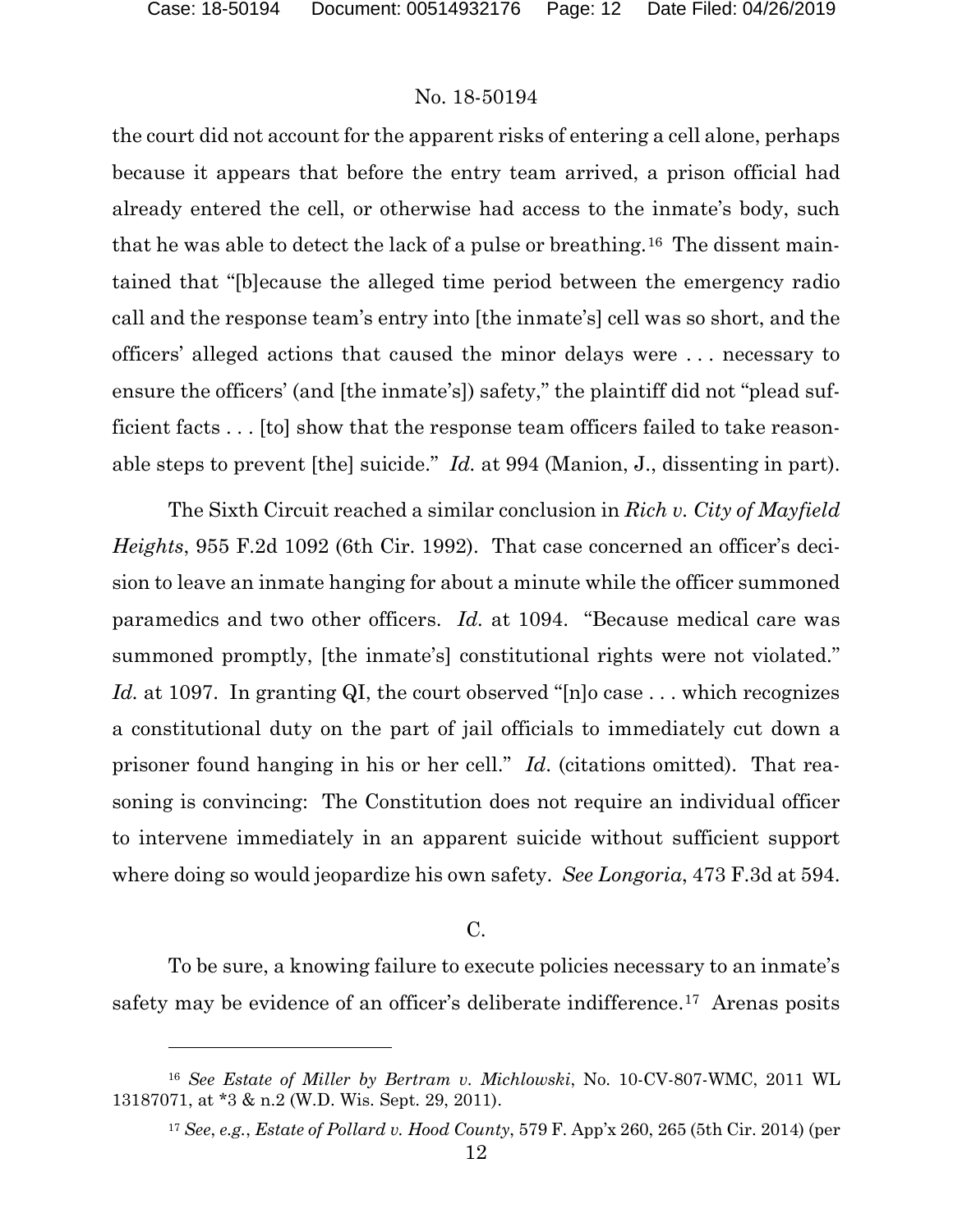#### No. 18-50194

that Calhoun flouted SOP VG68-0001, which "appl[ies] to all State Institutions" and requires an officer to "call for backup by radio or telephone and then immediately cut down the hanging inmate . . . and initiate CPR procedures." GA. DEP'T OF CORR., *supra*, at 1, 12. At deposition, both Shelby and Dickson stated that an officer must comply with that policy. Additionally, Arenas's expert, Raul Banasco, testified that a correctional officer must provide immediate medical care to any inmate attempting suicide. Hence, as proof of deliberate indifference, Arenas asserts that Calhoun violated GDOC policy by refusing to enter Tavara's cell immediately.

That argument is unpersuasive. SOP VG68-0001 pertains to the functional area of "Program Services/Health Services—Mental Health" and is entitled "Managing Potentially Suicidal, Self-Injurious and Aggressive Behavior." *Id.* at 1. The express purpose of the policy is that "inmates ... who are potentially suicidal, self-injurious, and/or physically aggressive will be *identified*, and *referred* for further evaluation and/or appropriate stabilization- /management." *Id*. (emphasis added). Indeed, SOP VG68-0001 delineates the procedure for recognizing potentially suicidal and self-injurious inmates and the manner for housing and monitoring them. *Id.* at 3–12. It then concludes with a section on "Emergency Response" on which Arenas here relies. *Id*. at 12. As the GDOC Director of Operations, Steve Upton, clarified, however, that section applies only to inmates who have been identified as potentially suicidal or self-injurious, and, based on such identification, have been placed in a

curiam) ("[I]n some cases, failure to execute a plan to prevent against a detainee's suicide may amount to deliberate indifference."); *Tafoya v. Salazar*, 516 F.3d 912, 919 (10th Cir. 2008); *Goka v. Bobbitt,* 862 F.2d 646, 652 (7th Cir. 1988). *But see Doe v. Robertson*, 751 F.3d 383, 391 & n.10 (5th Cir. 2014) (quoting *Hostetler v. Green*, 323 F. App'x 653, 658 n.2 (10th Cir. 2009) (Gorsuch, J.)) (finding no law clearly establishing that a "[policy violation] alone is sufficient to create an inference of deliberate indifference"); *Jacobs*, 228 F.3d at 398 (holding that an officer's failure to check suicidal detainees every fifteen minutes according to prison policy "evince[d] at best, negligence" that was not actionable under § 1983).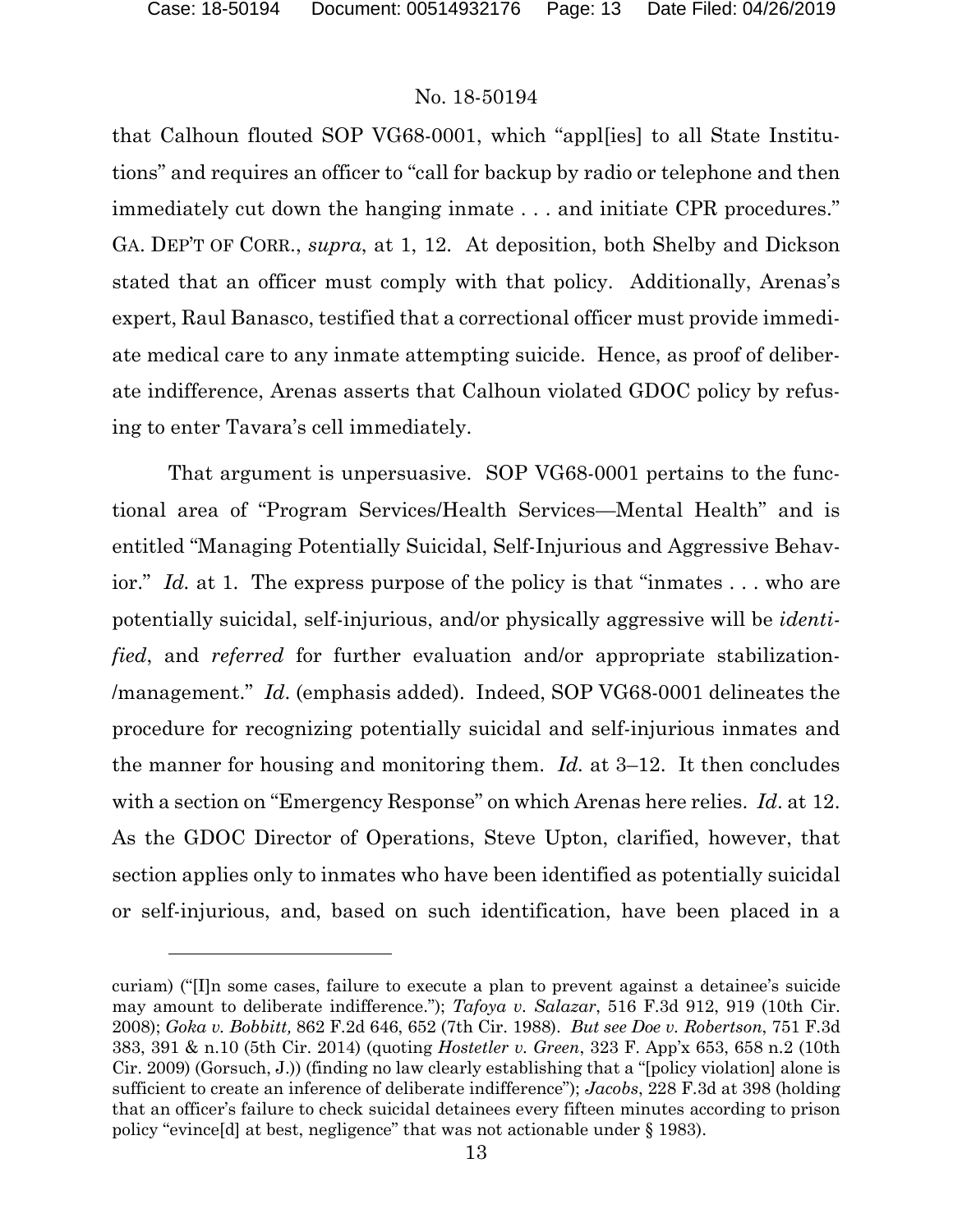designated stabilization unit. Upton's understanding of the scope of SOP VG68-0001 is not only reasonable but is likely the better reading of the policy in light of its structure, text, and stated purpose.

Tavara was neither identified as potentially suicidal nor assigned to a stabilization unit. Rather, he was housed in administrative segregation. Therefore, it was reasonable that Calhoun did not implement the procedures outlined in SOP VG68-0001. And though Banasco urged that an officer must always intervene in a suicide, he did not purport to interpret GDOC protocol. Arenas has therefore failed to show that SOP VG68-0001 is evidence of any deliberate indifference on Calhoun's part.

For administrative segregation units at Smith State Prison, the *de facto* practice required at least two officers to be present to open a cell door. Moreover, officers were trained to defer to a supervising official to determine when it was safe to enter a cell. That security protocol applied even where an officer discovered an inmate who appeared to be unconscious or engaged in self-harm. Violating that policy could subject an officer to discipline or liability if the inmate were to injure other officers or prisoners.

Calhoun faithfully adhered to operating procedure. Even though Tavara appeared to be at risk of serious harm, GDOC policy prohibited Calhoun from entering an administrative segregation cell alone. He thus immediately called for backup and retrieved the dormitory key awaiting his colleagues' arrival. Once Shelby appeared, Calhoun properly deferred to the supervising officer to direct when it was safe to open the door. As soon as Dickson gave the order, Calhoun promptly assisted in removing Tavara from the noose and in administering CPR. Although an officer's compliance with prison policy by no means immunizes his actions from liability under § 1983, it militates against a finding